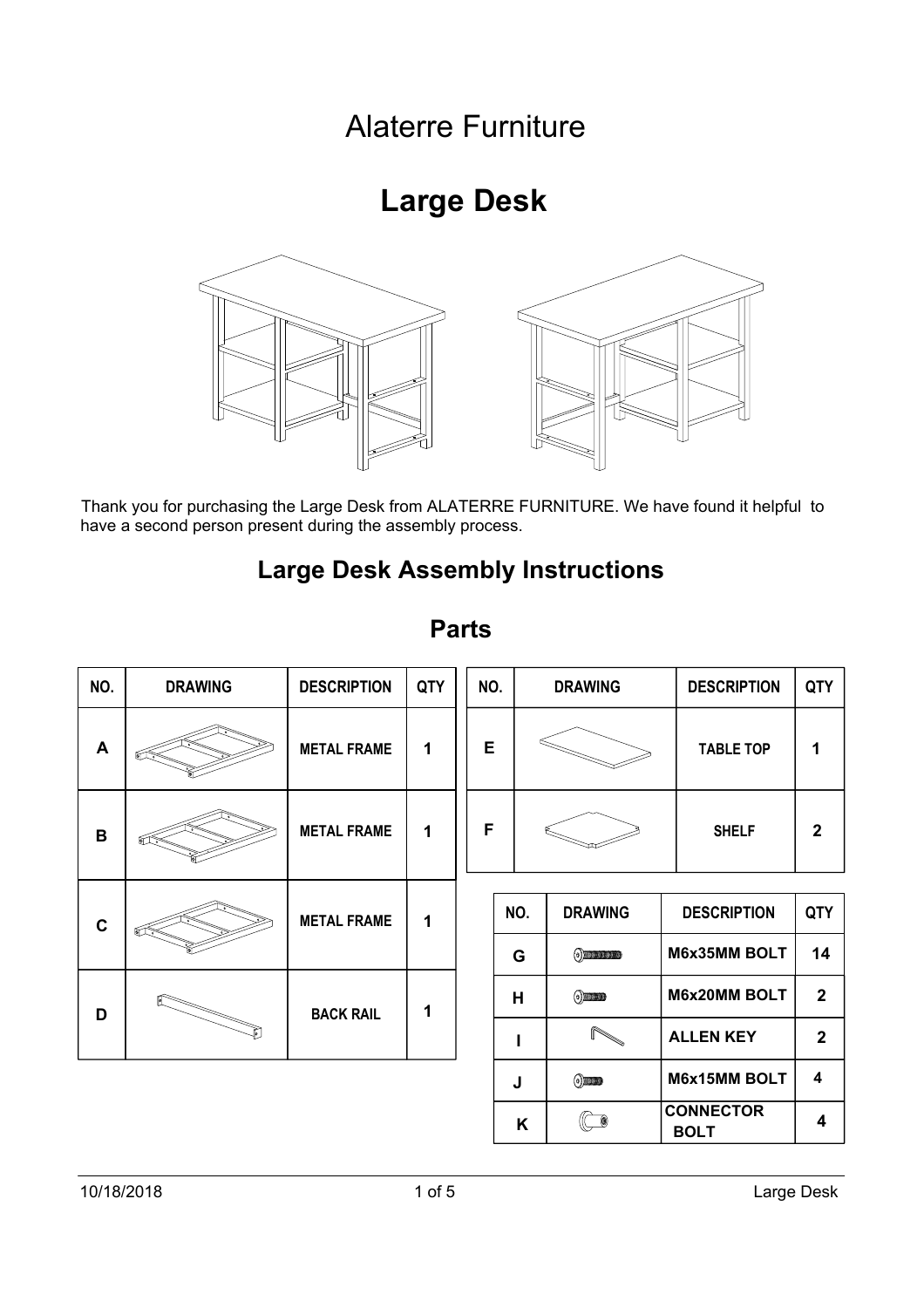

### **Step 1**

 $\mathsf{Step}\hspace{1pt} \mathsf{1}$ <br>Read through these instructions thoroughly before beginning assembly. We have found this to be of Read through these instructions thorough<mark>l</mark><br>great value when assembling this product. great value when assembling this product.<br> **Step 2** 

Remove all parts and hardware from packing material. Wooden pieces should be placed on a non **Step 2**<br>Remove all parts and hardware from packing ma<br>abrasive surface to prevent damage to the finish **Step 2**<br><sup>Remove</sup><br>abrasive<br>**Step 3** Nemove all parts and hardware from packing material. Wooden pieces should be placed on a non-<br>abrasive surface to prevent damage to the finish<br>**Step 3**<br>Lay Metal Frame Assembly (A) & (B) on a non-abrasive surface. Attach S

Lay Metal Frame Assembly (A) & (B) on a non-abrasive surface. Attach Shelf (F) to Metal Fra<mark>i</mark><br>(B) using 8-M6x35MM Hex Bolts (G). NOTE: DO NOT TIGHTEN ALL BOLTS AT THIS TIME !

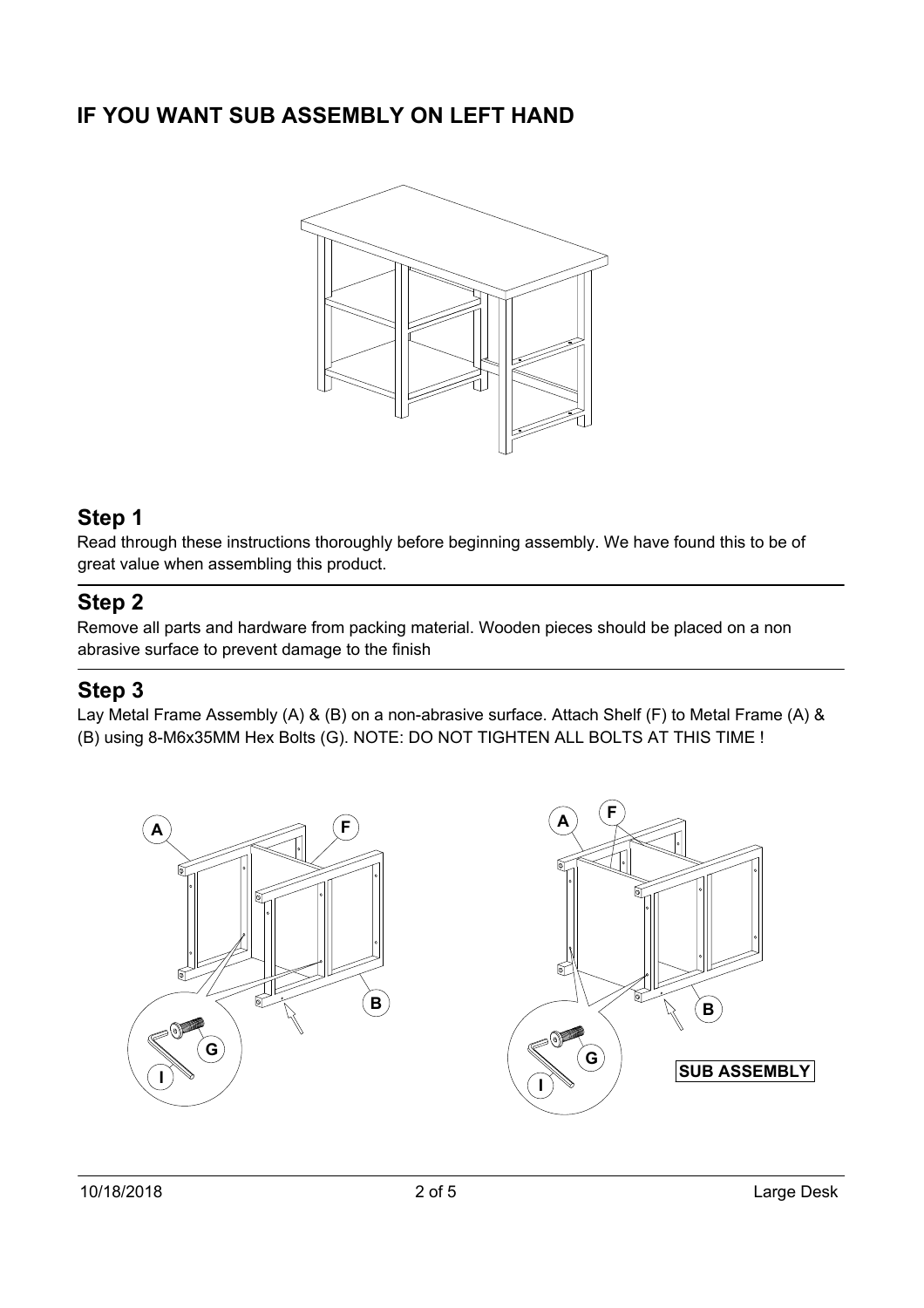### **Step 4**

**Step 4**<br>Lay Table Top Assembly (E) on a non-abrasive surface. Attach Sub Asembly from Step 3 to Table Top **Step 4**<br>Lay Table Top Assembly (E) on a non-abrasive surface. Attach Sub Asembly from Step 3 to Table Top<br>(E) using 4-M6x35MM Hex Bolts (G). Attach Metal Frame (C) to Table Top (E) using 2-M6x35MM Hex (E) using 4-M6x35MM Hex Bolts (G). Attach Metal Frame (C) to Table Top (E) using 2-M6x35MM Hex Bolts (G) NOTE: DO NOT TIGHTEN ALL BOLTS AT THIS TIME ! a<br>(<sup>(</sup><br>(<br>(A



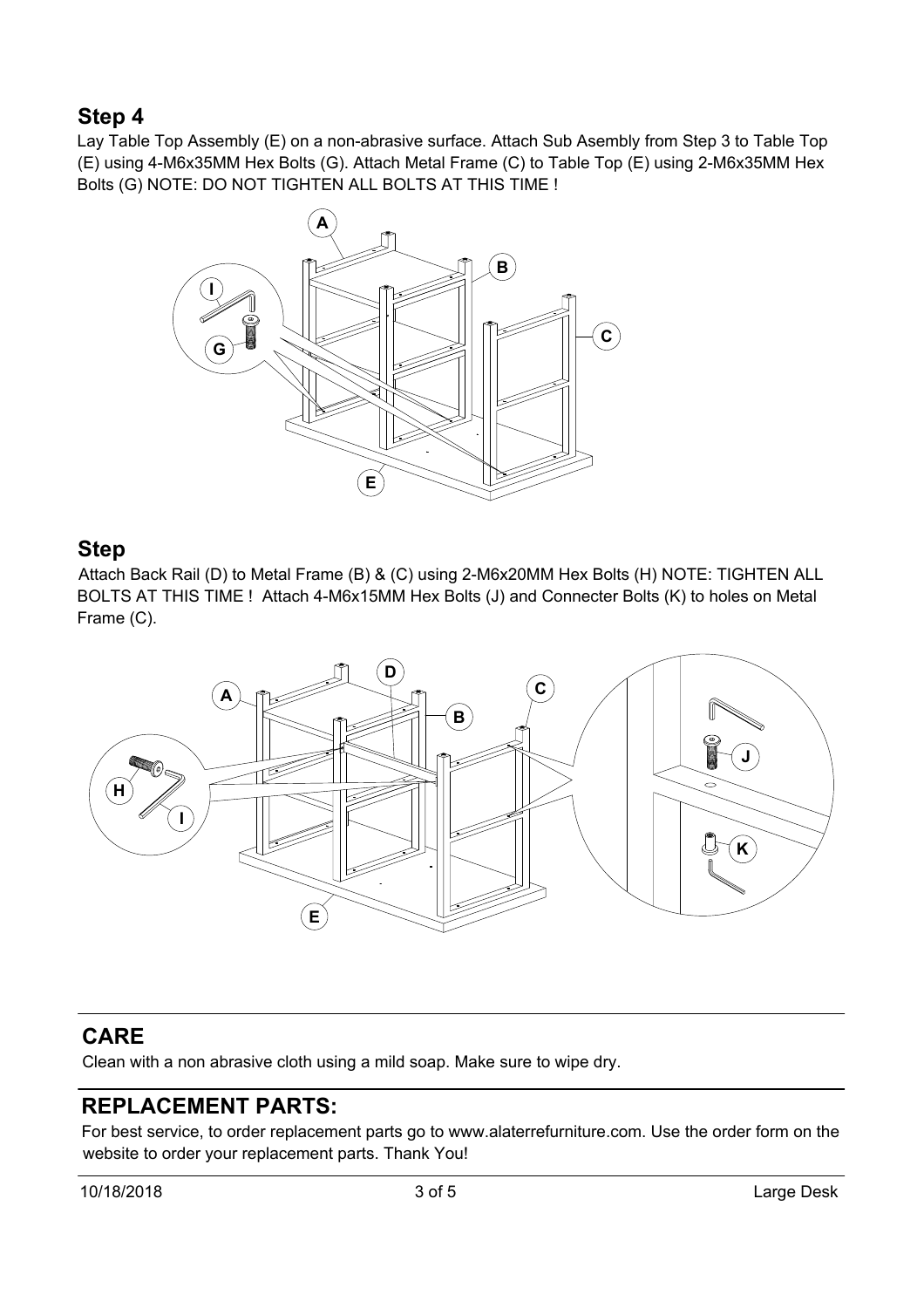